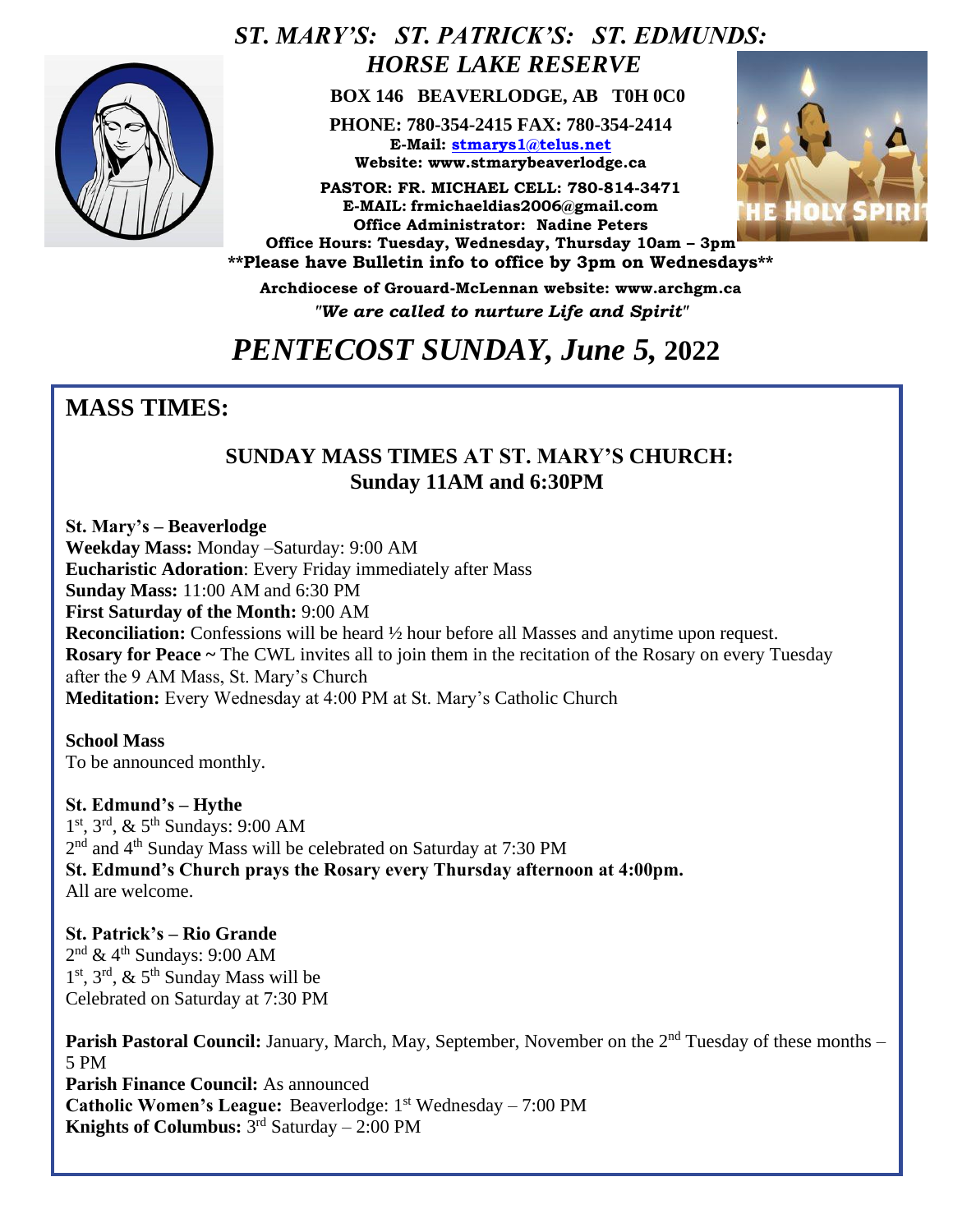### **PENTECOST**

#### **Monday June 6:**

**Feast of Blessed Virgin Mary, Mother of the Church Tuesday June 7:** *Our Lady of the Cape statue tour to our parish:* We will be praying the **Holy Rosary at 6:30PM** followed by the celebration of the **Holy Eucharist at 7:00PM** for the most special occasion. **Wednesday June 8: Thursday June 9:** Saint Ephrem **Friday June 10:** St. **Saturday June 11:**

### **Father's Footsteps:**

#### **Father's footsteps: June 6 - 11, 2022**

Daily Rosary at 8:30 am. Mass at 9:00AM. **Monday June 6:** Mass at 9:00 AM Ministry outreach, Beaverlodge Hospital and neighboring communities Seminar Easter House Blessings **Tuesday June 7:** Mass at 9:00AM. Ministry outreach, Beaverlodge Hospital and neighboring communities RCIA – First Nations Our Lady of the Cape - 6:30PM Rosary 7:00PM Mass **Wednesday June 8:** Mass at St. Mary's 9:00 AM. Ministry Outreach Hythe Continuing Care at 10:00AM Visits to Sick and Housebound -Horse Lake First Nation at 11:30AM Hythe Piooner's Home at 12:20PM Meeting **Thursday June 9:** Mass at 9:00AM RCIA – First Nations Ministry outreach Rio Grande, Beaverlodge Hospital. Sacramental Preparation **Friday June 10:** Mass at 9:00AM followed by Eucharistic Adoration. Sacramental preparation Ministry outreach, Beaverlodge and neighboring **Communities** Meeting **Saturday June 11:** Mass canceled Sunday Mass celebrated on Saturday evening at St. Edmund's Church, Hythe Sacrament of Reconciliation: Confessions will be heard ½ hour before all Masses and anytime upon request. Holy Communion to the sick and house bond, Blessings: Available anytime upon request You are welcome to send us prayer request so that we can place your prayer intention at the feet of the Lord and pray as a community.

**BAPTISM:** Please contact the rectory for baptismal preparations and to set a date.

**MARRIAGES:** Please contact the rectory to make arrangements and to begin marriage preparation at least six months prior to the desired date.

**OCIA AND ANY OTHER SACRAMENTS:** Please contact the Parish office at 780.354.2415 or Email: stmarys1@telus.net

### April 2022 Collections

| Ordinary Collection: \$5015.35                  |               |
|-------------------------------------------------|---------------|
| <b>Total Expense:</b>                           | \$5861.05     |
| Net Income:                                     | $-771.75$     |
| YTD Ordinary Collection: \$23,854.55            |               |
| <b>YTD Total Expense:</b>                       | \$34,600.62   |
| <b>YTD Net Income:</b>                          | $-$10,058.19$ |
| Thank you for your generosity and commitment to |               |
| the Church!                                     |               |

#### The Archdiocese GM Monthly Magazine

### "Northern Light"

Northern Light re-subscription campaign: After much positive feedback and support, the archdiocese is preparing to continue its monthly magazine Northern Light for a second year. You'll find many stories, photospreads and other features within. It is a great way to support the Church and stay in-the-know with Catholic communities across northwestern Alberta. We encourage you to purchase a subscription to Northern Light either online or by using one of the subscription cards here at the church. And if you are already a subscriber to this magazine, we encourage you to re-subscribe for a second year. This unique resource is cherished by its readers – don't miss out!

#### Rosary for the Family Invitation

In preparation for the World Meeting of Families this year, the CCCB Standing Committee for Family and Life is hosting a Rosary for the Family, taking place online via Zoom on Sunday, June 19 th at 3:00 p.m. (EDT) and will be facilitated by families across Canada. All families from all provinces are invited to join in this country-wide rosary!

Please find the poster for details regarding the time of the rosary for every province's time zone as well as a QR code for registration or go to; cccb.ca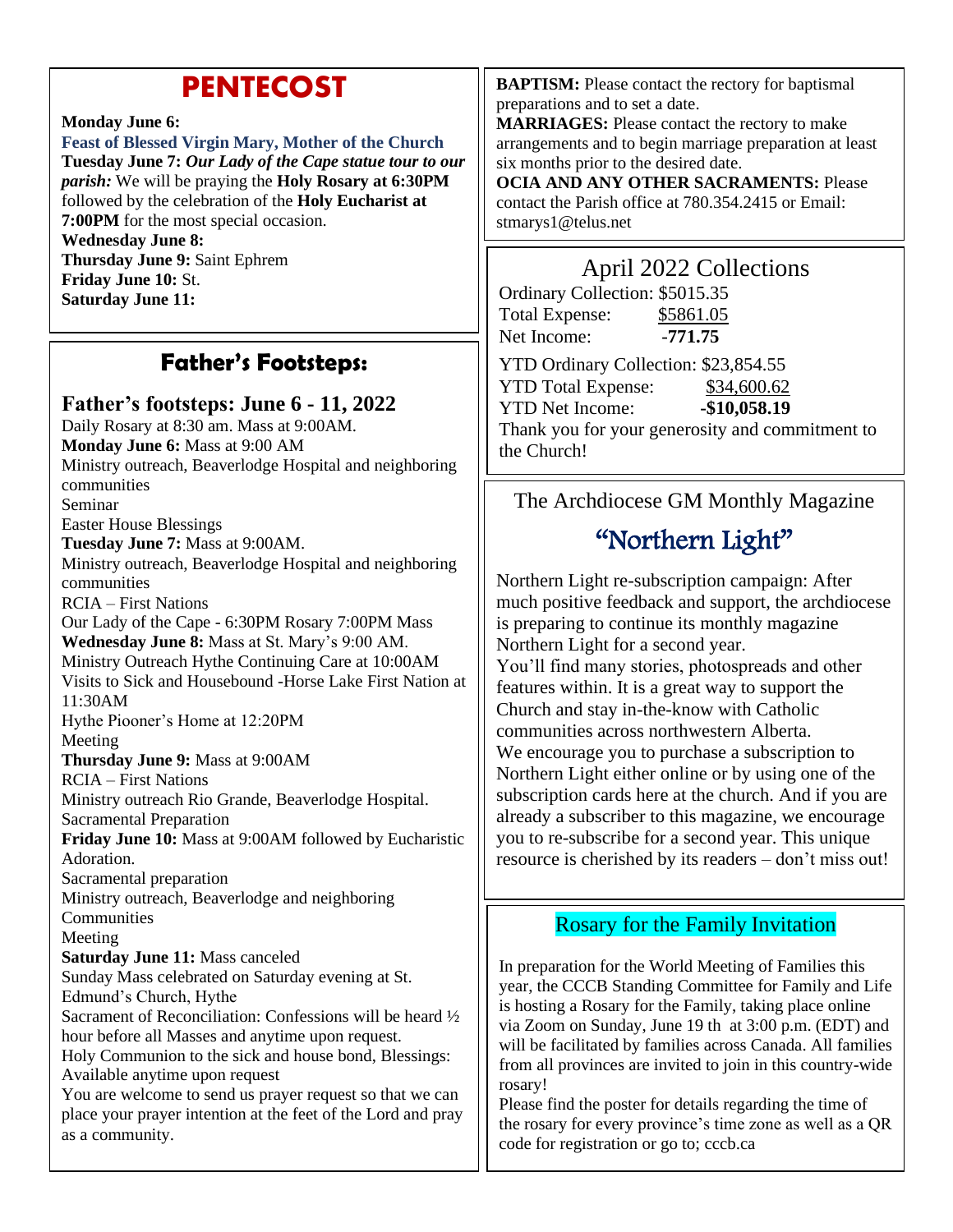### **Lady of the Cape Queen of Canada**

Our Lady of the Cape statue will be traveling from Canada's *Shrine of Notre Dame Du Cape*, Trois - Rivières, Quebec across Canada to commemorate the

**75th anniversary of the Consecration of** 

**Canada to the Immaculate Heart of Mary.** We are privileged to have OUR LADY OF THE CAPE STATUE visit St. Mary`s Parish Church on the evening of Wednesday June  $8<sup>th</sup>$ , 2022. We will be praying the Holy Rosary at 6:30pm followed by the celebration of the Holy Eucharist for the splendid occasion. You are invited to bring roses to be blessed for you to keep. You can also bring in a piece of cloth touch the statue with for a keepsake.

There is also a 70 minute video titled `Bridge of Roses` that can be viewed here; [www.bridgeofrosesfilm.com](http://www.bridgeofrosesfilm.com/) or stay after the celebration to watch the film with your parish family. Please find the sign-up sheet in the foyer of the church if you are interested in attending the film.



### Father's Day **Celebration**

June  $19^{th}$ ,  $2022$ 

Beginning with a special Mass celebration in honor of all Father's at 11 am Followed by food and fellowship in the Church Hall



Registrations open for **Camp St. Martin**

Are you looking for a great way to grow closer to Christ this summer? After two years Camp St. Martin is finally re-opening and we are now accepting registrations for the 2022 camp season!

To register and join us - as a camper or a volunteer go to: campstmartin.ca Learn more at [info.campstmartin@gmail.com](mailto:info.campstmartin@gmail.com)

Please see the poster for dates.

# **Roof Fundraising Appeal!**

We are inviting you to consider giving a onetime gift of money that will go towards re-shingling the Church roof.

If you are able to include a onetime gift along with your regular donation please indicate that your extra gift is going towards the Church Roof.



### **Thanks for your on-going support!**



A generous couple of St Mary's Parish has offered to match all the funds we raise to re-shingle the roof up to the cost of the project!

Verseli Construction has been awarded the job for a cost of \$19, 188.75



**Big thanks**to the **Knights of Columbus** and **St. Mary's Parish Family** who volunteered for the **Roadside clean-up fundraisers!**

### First Annual Baby Bottle Fundraiser

St. Mary's has partnered with the Pregnancy Care Centre Grande Prairie to help out with their 1st Annual Spring Baby Bottle Fundraiser!

The Fundraiser will run from Mother's Day (May 8th, 2022) until Father's Day (June 19, 2022).

You are welcome to pick-up a baby bottle and bring it home and ask you family and friends to donate or bring it to your work place. Please remember to take donation slips as donations of \$20 or more are eligible for tax receipts.\* St. Mary's Parish will not be issuing tax receipts for this fundraiser \*